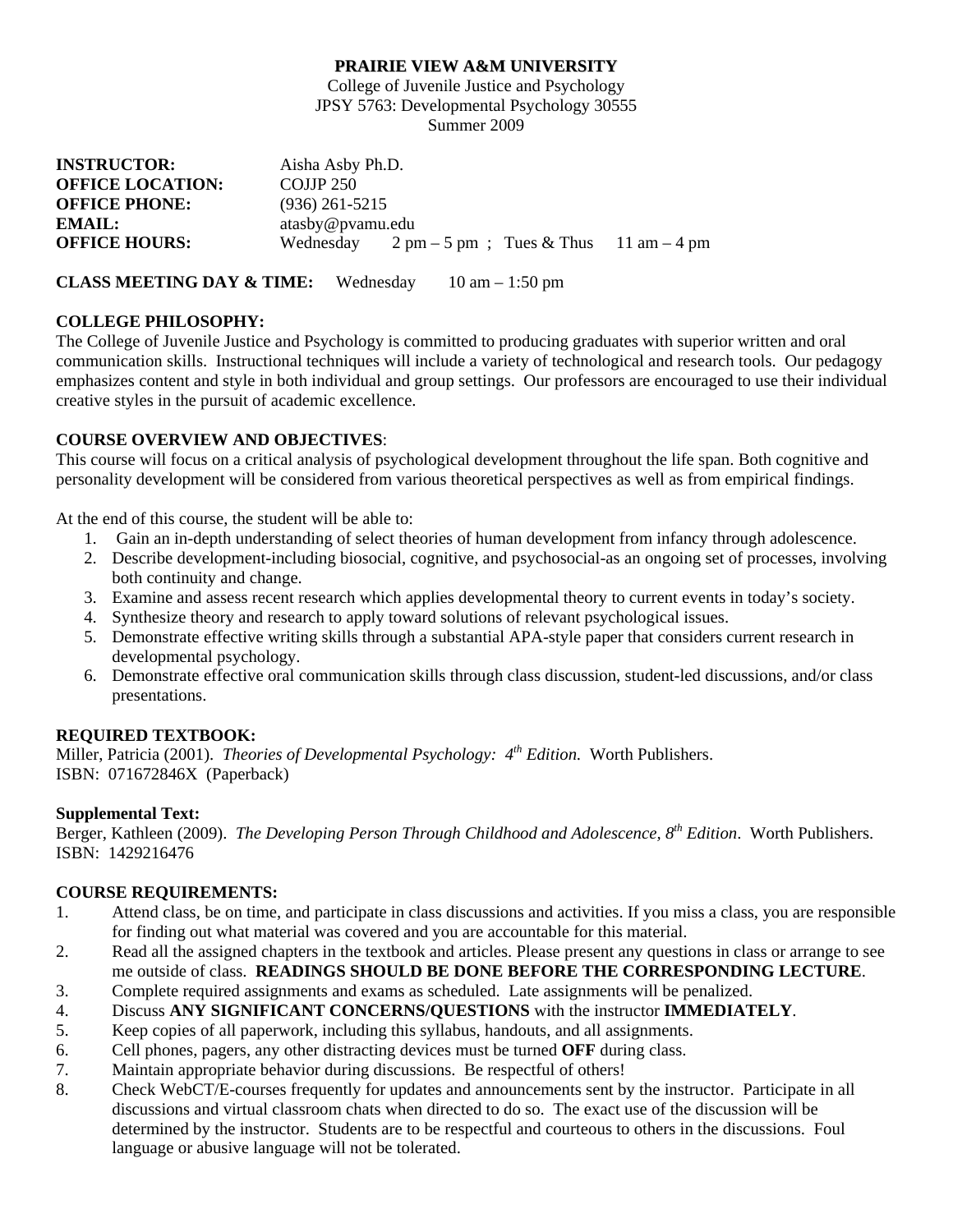### **CLASS ATTENDANCE:**

Class attendance is important. Attendance will be taken every day. Students must adhere to university policies in reference to **EXCUSED** and **UNEXCUSED** absences. Validity of the excuses will be determined by the instructor, and documentation will be required. **NOTE:** Excessive absenteeism, whether excused or unexcused, may result in a student's course grade being reduced or in assignment of a grade of "F."

#### **ACADEMIC DISHONESTY:**

Academic dishonesty of any kind will **NOT** be tolerated! Scholastic dishonesty includes, but is not limited to cheating, plagiarism (unacknowledged quotation and/or paraphrase of someone else's words, ideas, or data as one's own in work submitted for credit), collusion (the unauthorized collaboration with another person in preparing written work). During examinations, all personal belongings and books, except a pencil and/or pen, will be placed under student's desks. **NOTE:** Students who engage in academic misconduct are subject to university disciplinary actions.

#### **STUDENT DISABILITIES:**

If you have a university-accepted disability and need special accommodations, please contact the Office of Disability Services at (936) 857-2601, ext. 2620, immediately. Once you have received a letter of adjustment from the disability office, appropriate adjustments and modifications will be considered for the class.

#### **GRADING POLICY:**

 **T**his course will utilize the following instruments to determine student grades:

**Discussion Leadership:** Each student will be responsible for presenting at least one article. The presenter must provide each student with a typed outline of each article prior to the class discussion. The outlines need to be fairly detailed so the context of the original article is not lost. The class discussion should not just restate the information contained in the article. Instead, the discussion should present the pros and cons of the position taken in the article, strengths and weaknesses of the arguments and/or an evaluation of the adequacy of research methodology. You are responsible for posing discussion questions and guiding discussion. Do not just summarize the readings; that would be boring.

For your week(s), you will choose the topic and the reading(s) in consultation with the instructor. The topic and readings must be approved by me at least two weeks in advance. Students are responsible for ensuring that the other students and the instructor get copies of the reading(s) at least one week in advance. Consult with the instructor to get photocopies made if necessary.

**Book Review:** Students are required to write a five (5) pages (double-spaced) book review. Choose a book that is somewhat related to developmental psychology, in consultation with the instructor. Final choices must be approved. Read the book. Write a critical review that includes the following: a summary of the main points of the book as you see them, what you liked about the book, what you didn't like about the book, whether you would recommend the book to someone interested in the topic, and why or why not.

**Exams**: There will be two exams, a midterm and a final, consisting of short answer and multiple choice questions. Both exams will be take home exams. Exams will be made up material covered during class lectures, textbook readings, handouts, and discussions. Both exams have a possible total score of 150 points. There will be no make-up exams without a medical excuse or permission by the instructor given at least one week prior to the exam. In the event that a student is given the opportunity (at the instructor's discretion) to make up an assignment or exam, points will be deducted based on each class day missed from the original due date of that assignment or examination.

**Grading Scale:** Final grades in this course will be based on the percentage of the points you have accumulated out of the total number of possible points. The following grading scale will be used.

| Midterm                    | 100 | $A = 90$ and above |
|----------------------------|-----|--------------------|
| Final Exam                 | 100 | $B = 80 - 89$      |
| Discussion Leadership      | 100 | $C = 70 - 79$      |
| <b>Book Review</b>         | 100 | $D =$ Below 70     |
| 2 Quizzes (20 points each) | 40  |                    |
| <b>Total Points</b>        | 440 |                    |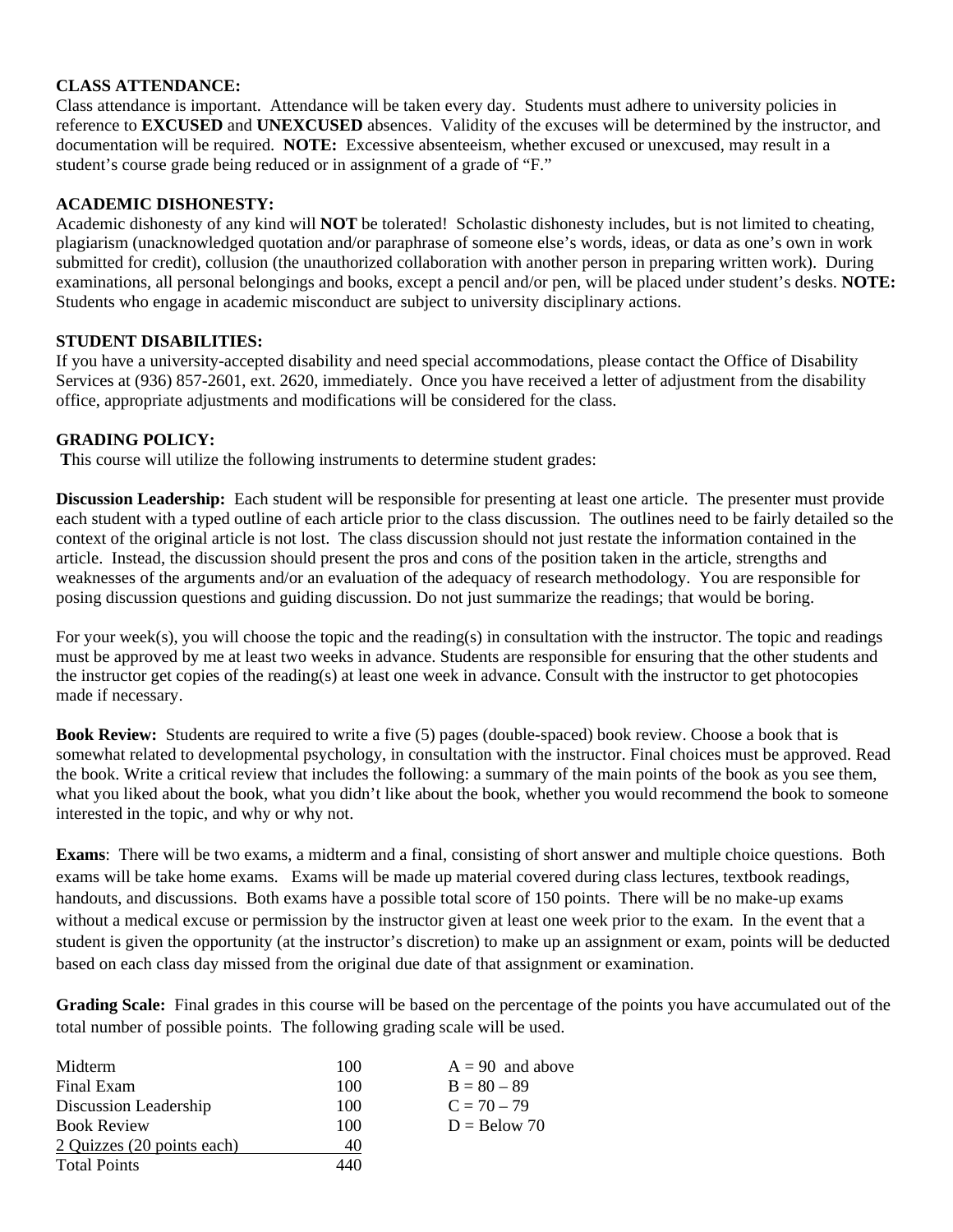| <b>Course Outline</b> |                                                                                                                                                       |  |  |
|-----------------------|-------------------------------------------------------------------------------------------------------------------------------------------------------|--|--|
| <b>Date</b>           | <b>Topic</b>                                                                                                                                          |  |  |
| Week 1                | Overview<br>What is Developmental Psychology?                                                                                                         |  |  |
|                       |                                                                                                                                                       |  |  |
| Week 2                | Research in Developmental Psychology                                                                                                                  |  |  |
|                       | Overview of Developmental Theories                                                                                                                    |  |  |
|                       | <i>Reading(s):</i> Berger, Chapter 2<br>Hetherington, E.M. (1998). Relevant issues in developmental science. American                                 |  |  |
|                       | Psychologist, 53(2), 93-94.                                                                                                                           |  |  |
|                       |                                                                                                                                                       |  |  |
| Week 3                | Psyhoanalytic Theories (Freud & Erickson)/ Attachment                                                                                                 |  |  |
|                       | <i>Reading(s):</i> Miller, Chapter 2<br>"Long-Term Studies of Preschool: Lasting Benefits Far Outweigh Costs" by Gerald                               |  |  |
|                       | W. Bracey and Arthur Stellar (2003)                                                                                                                   |  |  |
|                       | Homework: Observational Activity: Attachment (Due Week 5)                                                                                             |  |  |
| Week 4                | Evolutionary Theories (Note: Class will meet on E-courses)                                                                                            |  |  |
|                       | <i>Reading(s):</i> Miller, Chapter 5                                                                                                                  |  |  |
|                       | Bjorklund, D. F., & Pellegrini, A. D. (2000). Child development and                                                                                   |  |  |
|                       | evolutionary psychology. Child Development, 71, 1687-1708.                                                                                            |  |  |
|                       | Homework: Read and answer discussion questions for the following article:<br>Charlesworth, W.R. (1992). Darwin and developmental psychology: Past and |  |  |
|                       | present. Developmental Psychology, 28(1), 5-16.                                                                                                       |  |  |
|                       |                                                                                                                                                       |  |  |
| Week 5                | Test 1<br>Information-Processing/Memory                                                                                                               |  |  |
|                       | <i>Reading(s):</i> Miller, Chapter 4                                                                                                                  |  |  |
|                       |                                                                                                                                                       |  |  |
| Week 6                | Social Learning/Moral Reasoning/Gender Roles<br><i>Reading(s):</i> Miller, Chapter 3                                                                  |  |  |
|                       | Jaffe, S. (2001). Gender differences in mmoral orientation: A meta-analysis.                                                                          |  |  |
|                       | Psychological Bulletin, 126(5), 703-726.                                                                                                              |  |  |
|                       |                                                                                                                                                       |  |  |
| Week 7                | Vygotsky & Socioculturalists<br><i>Reading(s):</i> Miller, Chapter 7                                                                                  |  |  |
|                       | Berger, Chapters 6, 9, 12                                                                                                                             |  |  |
|                       | Murray, B., Smith, D., Azar B., & Smulson, J. (2002). Psychology in education. Monitor                                                                |  |  |
|                       | on Psychology, 33(8), 52-68.                                                                                                                          |  |  |
| Week 8                | Ecological-Perceptual Theory (Gibson)                                                                                                                 |  |  |
|                       | Reading(s): Miller, Chapter 6                                                                                                                         |  |  |
|                       | Pick, H. (1992). Eleanor J. Gibson: Learning to perceive and perceiving to learn.<br>Developmental Psychology, 28(5), 787-794.                        |  |  |
|                       |                                                                                                                                                       |  |  |
| Week 9                | Cognitive and Language Development (Piaget & Chomsky)                                                                                                 |  |  |
|                       | <i>Reading(s)</i> : Miller, Chapter 1<br>Berger, Chapters 6, 9, 12                                                                                    |  |  |
|                       | "Reading Your Baby's Mind," Pat Wingert & Martha Brant, Newsweek, August 15,                                                                          |  |  |
|                       | 2005.                                                                                                                                                 |  |  |
|                       | "Why we need "The Year of Language," Sandy Cutshall, Educational Leadership,                                                                          |  |  |
|                       | December 2004/January 2005.<br>Chomsky, Naom (1968). Linguistic contributions to study of mind. Language and Mind                                     |  |  |
|                       | http://www.marxists.org/reference/subject/philosophy/works/us/chomsky.htm                                                                             |  |  |
|                       |                                                                                                                                                       |  |  |